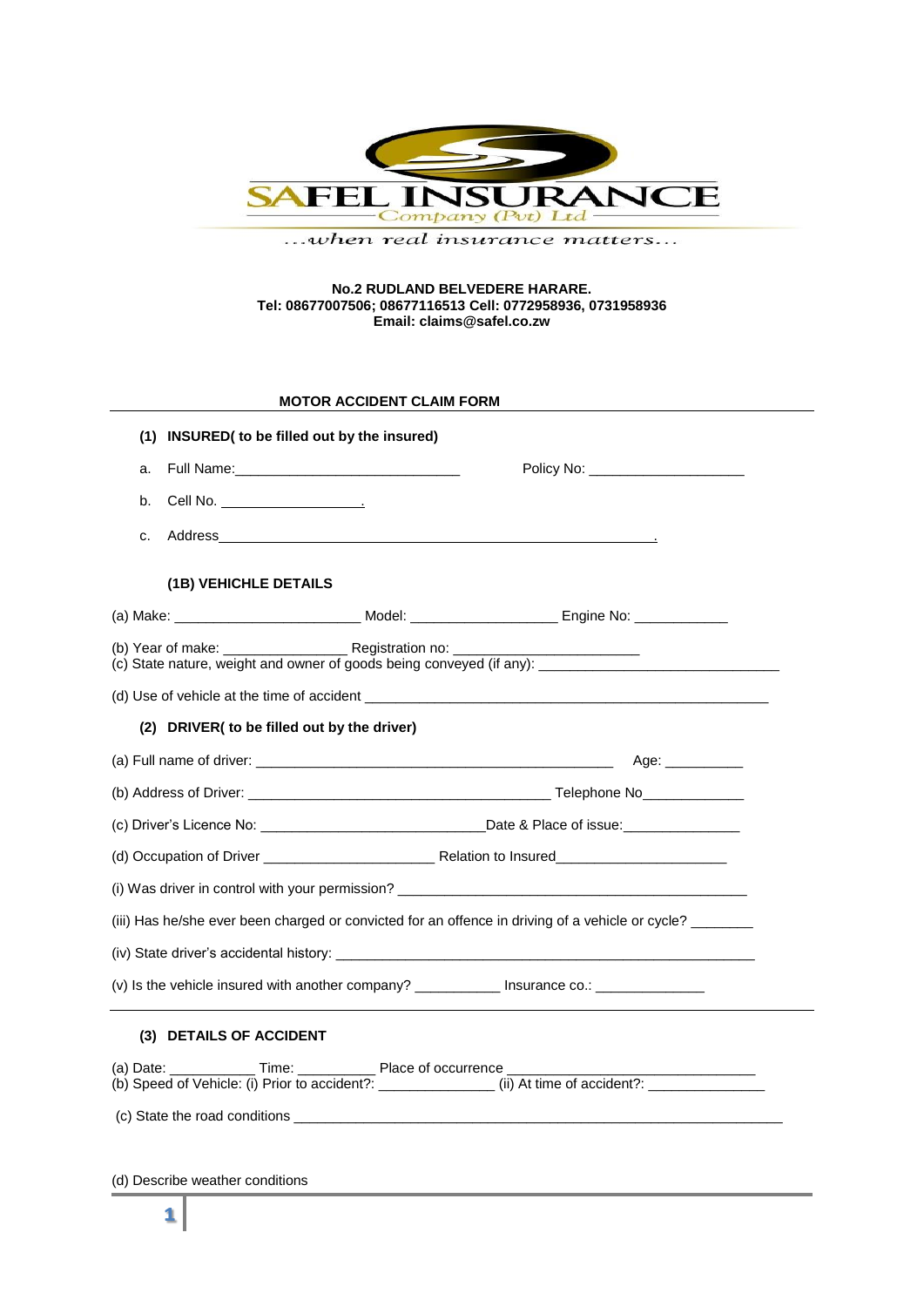(e) Was the driver under influence of drugs or alcohol? \_\_\_\_\_\_\_\_\_\_\_\_\_\_\_\_\_\_\_\_\_\_\_\_

\_\_\_\_\_\_\_\_\_\_\_\_\_\_\_\_\_\_\_\_\_\_\_\_\_\_\_\_\_\_\_\_\_\_\_\_\_\_\_\_\_\_\_\_\_\_\_\_\_\_\_\_\_\_\_\_\_\_\_\_

(f) Was the breathalyser test given?

(g) Has the driver been charged under the current Road Traffic Act or is any charge pending:

\_\_\_\_\_\_\_\_\_\_\_\_\_\_\_\_\_\_\_\_\_\_\_\_\_\_\_\_\_\_\_\_\_\_\_\_\_\_\_\_\_\_\_\_\_\_\_\_\_\_\_\_\_\_\_\_\_\_\_\_\_\_\_\_\_\_\_\_\_\_\_\_\_\_\_\_\_\_\_\_\_

\_\_\_\_\_\_\_\_\_\_\_\_\_\_\_\_\_\_\_\_\_\_\_\_\_\_\_\_\_\_\_\_\_\_\_\_\_\_\_\_\_\_\_\_\_\_\_\_\_\_\_\_\_\_\_\_\_\_\_\_\_\_\_\_\_\_\_\_\_\_\_\_\_\_\_\_\_\_\_\_\_

\_\_\_\_\_\_\_\_\_\_\_\_\_\_\_\_\_\_\_\_\_\_\_\_\_\_\_\_\_\_\_\_\_\_\_\_\_\_\_\_\_\_\_\_\_\_\_\_\_\_\_\_\_\_\_\_\_\_\_\_\_\_\_\_\_\_\_\_\_\_\_\_\_\_\_\_\_\_\_\_\_

\_\_\_\_\_\_\_\_\_\_\_\_\_\_\_\_\_\_\_\_\_\_\_\_\_\_\_\_\_\_\_\_\_\_\_\_\_\_\_\_\_\_\_\_\_\_\_\_\_\_\_\_\_\_\_\_\_\_\_\_\_\_\_\_\_\_\_\_\_\_\_\_\_\_\_\_\_\_\_\_\_

\_\_\_\_\_\_\_\_\_\_\_\_\_\_\_\_\_\_\_\_\_\_\_\_\_\_\_\_\_\_\_\_\_\_\_\_\_\_\_\_\_\_\_\_\_\_\_\_\_\_\_\_\_\_\_\_\_\_\_\_\_\_\_\_\_\_\_\_\_\_\_\_\_\_\_\_\_\_\_\_\_\_\_\_\_\_\_

\_\_\_\_\_\_\_\_\_\_\_\_\_\_\_\_\_\_\_\_\_\_\_\_\_\_\_\_\_\_\_\_\_\_\_\_\_\_\_\_\_\_\_\_\_\_\_\_\_\_\_\_\_\_\_\_\_\_\_\_\_\_\_\_\_\_\_\_\_\_\_\_\_\_\_\_\_\_\_\_\_\_\_\_\_\_\_

 $\_$  ,  $\_$  ,  $\_$  ,  $\_$  ,  $\_$  ,  $\_$  ,  $\_$  ,  $\_$  ,  $\_$  ,  $\_$  ,  $\_$  ,  $\_$  ,  $\_$  ,  $\_$  ,  $\_$  ,  $\_$  ,  $\_$  ,  $\_$  ,  $\_$  ,  $\_$  ,  $\_$  ,  $\_$  ,  $\_$  ,  $\_$  ,  $\_$  ,  $\_$  ,  $\_$  ,  $\_$  ,  $\_$  ,  $\_$  ,  $\_$  ,  $\_$  ,  $\_$  ,  $\_$  ,  $\_$  ,  $\_$  ,  $\_$  ,

\_\_\_\_\_\_\_\_\_\_\_\_\_\_\_\_\_\_\_\_\_\_\_\_\_\_\_\_\_\_\_\_\_\_\_\_\_\_\_\_\_\_\_\_\_\_\_\_\_\_\_\_\_\_\_\_\_\_\_\_\_\_\_\_\_\_\_\_\_\_\_\_\_\_\_\_\_\_\_\_\_\_\_\_

\_\_\_\_\_\_\_\_\_\_\_\_\_\_\_\_\_\_\_\_\_\_\_\_\_\_\_\_\_\_\_\_\_\_\_\_\_\_\_\_\_\_\_\_\_\_\_\_\_\_\_\_\_\_\_\_\_\_\_\_\_\_\_\_\_\_\_\_\_\_\_\_\_\_\_\_\_\_\_\_\_\_\_

\_\_\_\_\_\_\_\_\_\_\_\_\_\_\_\_\_\_\_\_\_\_\_\_\_\_\_\_\_\_\_\_\_\_\_\_\_\_\_\_\_\_\_\_\_\_\_\_\_\_\_\_\_\_\_\_\_\_\_\_\_\_\_\_\_\_\_\_\_\_\_\_\_\_\_\_\_\_\_\_\_\_\_\_\_\_\_

(h) In what direction was the vehicle/cycle being driven? \_\_\_\_\_\_\_\_\_\_\_\_\_\_\_\_\_\_\_\_\_\_

(i) Whom do you consider responsible for accident? \_\_\_\_\_\_\_\_\_\_\_\_\_\_\_\_\_\_\_\_\_\_\_\_\_\_\_\_\_

 $(i)$  Give names and address:

(k) Was responsibility for accident admitted? If so, by whom? \_\_\_\_\_\_\_\_\_\_\_\_\_\_\_\_\_\_

# **(5) DAMAGE TO INSURED'S VEHICLE /CYCLE**

(a) Give brief details of the damage

## **(6) WITNESS**

(a) Name and address of persons in or on the insured Vehicle/cycle other than the driver?

(b) Names and addresses of Independent Witnesses of the accident?

\_\_\_\_\_\_\_\_\_\_\_\_\_\_\_\_\_\_\_\_\_\_\_\_\_\_\_\_\_\_\_\_\_\_\_\_\_\_\_\_\_\_\_\_\_\_\_\_\_

(c) If no names were taken give reason(s) why?  $\_\_$ 

\_\_\_\_\_\_\_\_\_\_\_\_\_\_\_\_\_\_\_\_\_\_\_\_\_\_\_\_\_\_\_\_\_\_\_\_\_\_

## (7) **DAMAGE OR INJURY TO PERSON(S) OR PROPERTY (Public Liability**)

(a) Name of person injured or owner of damaged property? \_\_\_\_\_\_\_\_\_\_\_\_\_\_\_\_\_\_\_\_\_\_\_

(b) Address\_\_\_\_\_\_\_\_\_\_\_\_\_\_\_\_\_\_\_\_\_\_\_\_\_\_\_\_\_\_\_\_\_\_\_\_\_\_\_\_\_\_\_\_\_\_\_\_\_\_\_\_\_\_\_\_\_\_\_\_\_\_\_\_\_\_\_\_\_\_\_\_\_\_\_\_\_

(c) Full particulars of injuries?

(d) Full particulars of damage to property?

(e) Has notice of any claim by Third Party been given either verbally or in Writing?\_\_\_\_\_\_\_\_\_\_\_\_\_\_\_\_\_\_\_\_\_\_\_\_\_\_\_\_\_\_\_\_\_\_\_\_\_\_\_\_\_\_\_\_\_\_\_\_\_\_\_\_\_\_\_\_\_\_\_\_\_\_\_\_\_\_\_\_\_\_\_\_\_\_\_\_\_

If verbal notice please give Particulars? \_\_\_\_\_\_\_\_\_\_\_\_\_\_\_\_\_\_\_\_\_\_\_\_\_\_\_\_\_\_\_\_\_\_\_\_\_\_\_\_\_\_\_\_\_\_\_\_\_\_